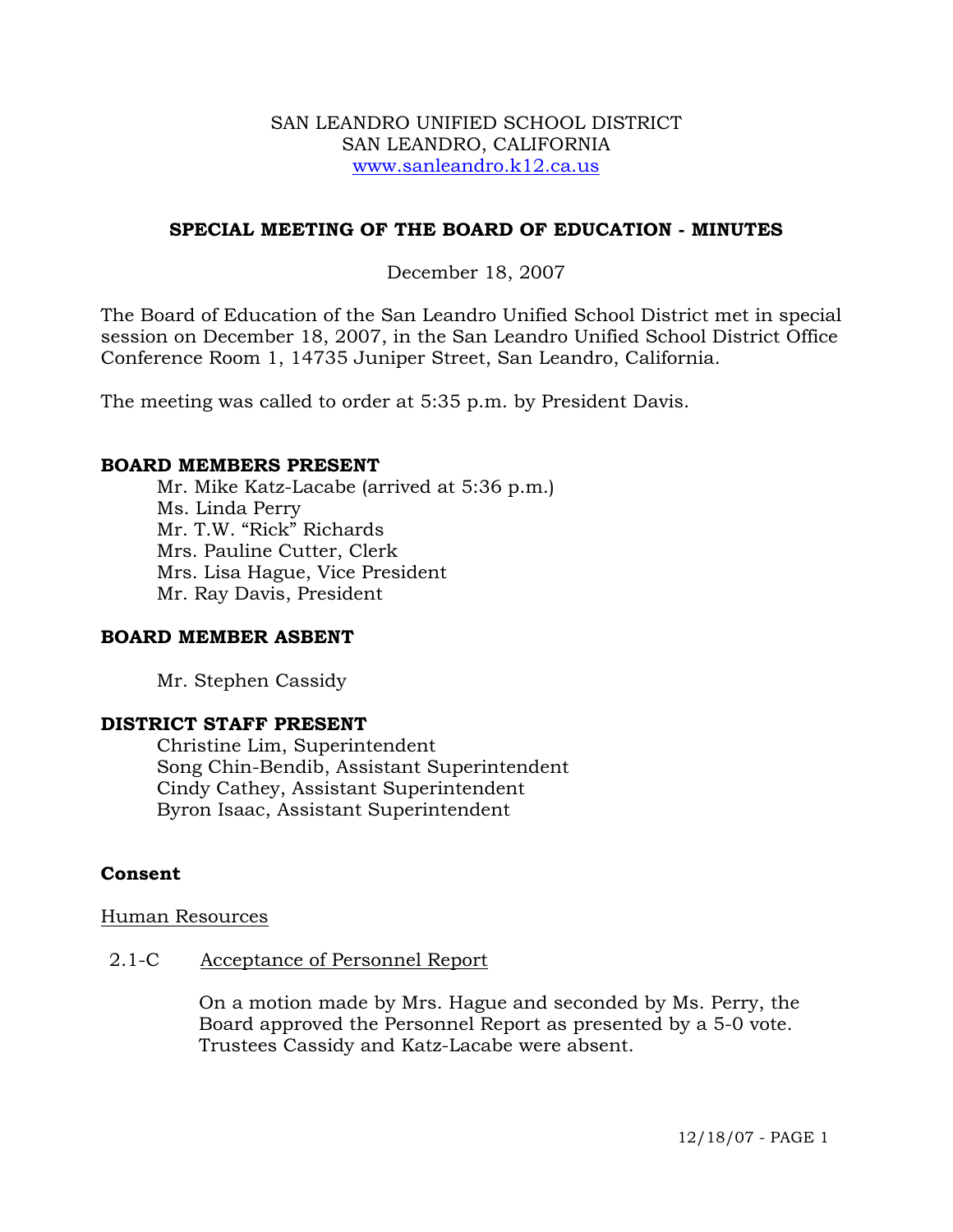## **PUBLIC TESTIMONY ON NON-AGENDA ITEMS**

None

## **PUBLIC COMMENTS**

There were no public comments concerning items on the closed session agenda.

## **CLOSED SESSION**

At 5:37 p.m. the Board went into Closed Session regarding Conference with Labor Negotiator pursuant to Government Code Section 54957.6.

The Board returned to open session at 6:30 p.m. President Davis noted that the Board had been in closed session and that no action was taken.

# **BOARD MEMBER COMMENTS**

- Mr. Katz reported that the San Leandro City Council heard a presentation on the results of the Revenue Measure Feasibility Survey with regards to the Marina boat harbor at their meeting last night, noting that public schools/education was cited as the single most important issue facing San Leandro in the next five years, and that improving the quality of education was the second-highest priority cited by the respondents. He felt that this information would be relevant as the District considers pursuing a parcel tax. President Davis added that the Superintendent would be forwarding the document to the Board in the PDF format.
- Mr. Davis reported that, as part of the Diversity Speaker Series: *Dismantling Systemic Racism* offered by Notre Dame De Namur University (NDNU) in Belmont, Angela Davis, activist and educator, would be speaking on "Building Communities of Activism," on January 31, 2008, 7 p.m. in the NDNU Theatre. If Board members are interested, he will be happy to purchase tickets.

 He noted that Mr. Cassidy had contacted Administrative Assistant Linda Pollard requesting a CD copy of the audio of the December 13 Board meeting, and was asking for Board direction as to whether or not to grant this request, adding that normally the official record of the meetings are the minutes, and that the District currently has the recordings available at the District Office so that the public can come and listen to the audio of the meetings.

 While the Board agreed that the audio tapes were public record and that the public is entitled to request and receive a copy of the audio, there was some concern regarding releasing a copy of the audio because the information could be manipulated, per Board bylaw the District is only required to keep copies of he recordings for six months following the approval of the minutes, and should there be a fee for this service.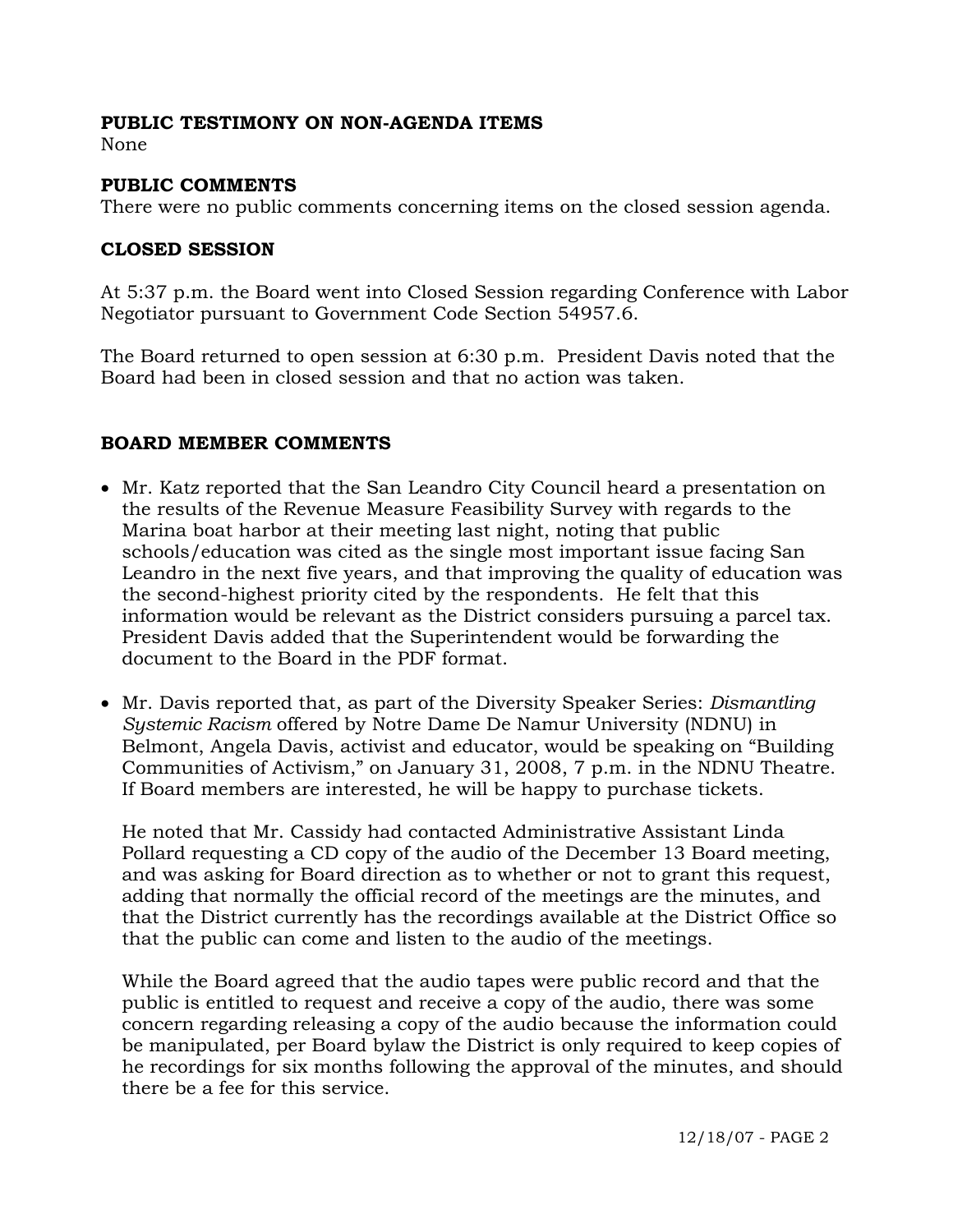Because this discussion had not been agendized for this meeting, Ms. Perry suggested that it be referred to the Policy Committee for review of the current policy, the California Public Records Act, and related requirements. She asked and received consensus from the Board.

 The Board wished everyone a happy and restful holiday, noting the District Office would be closed through January 4, reopening on January 7, 2008.